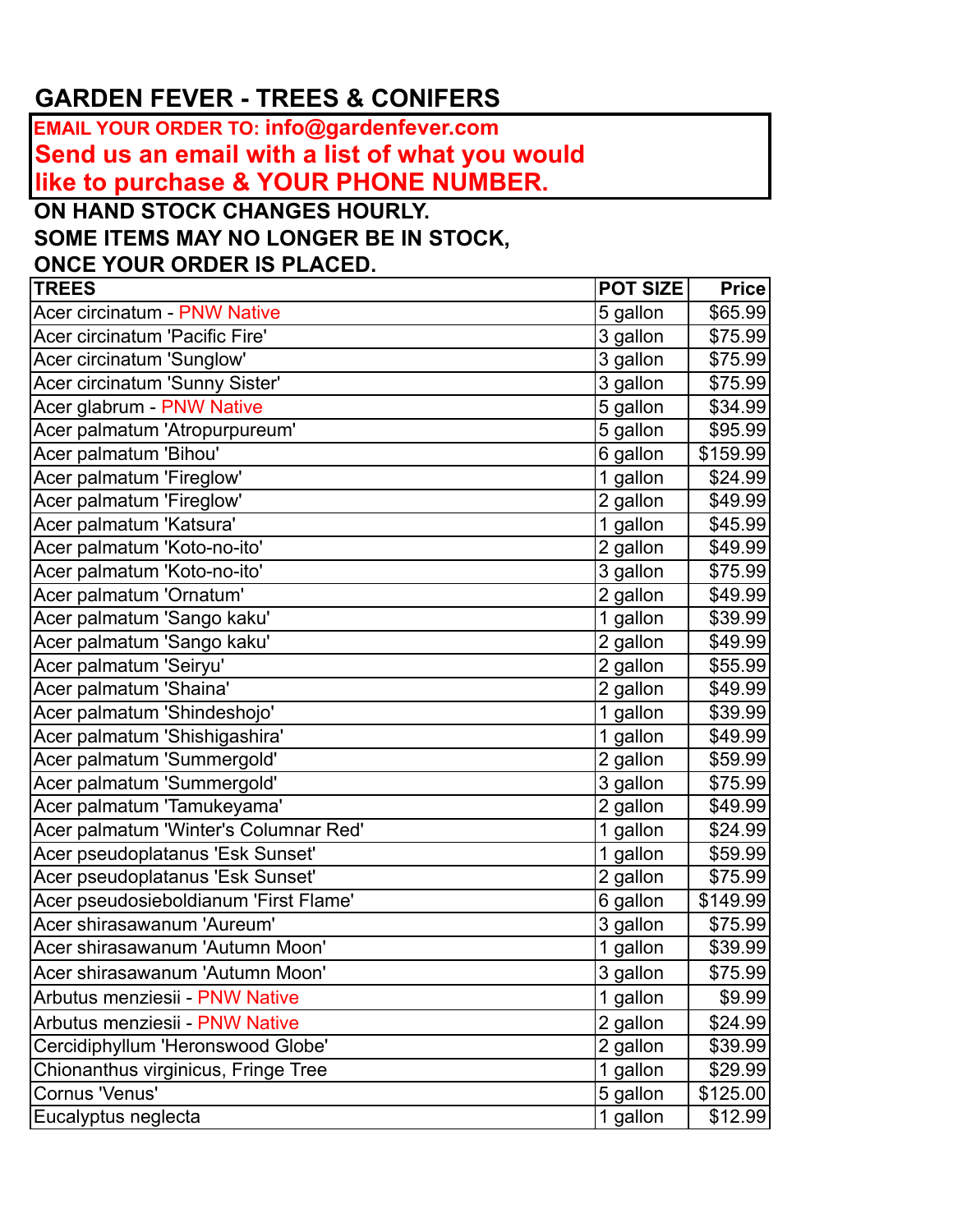| Ginkgo biloba 'Autumn Gold'                                         | 5 gallon        | \$99.99  |
|---------------------------------------------------------------------|-----------------|----------|
| Ginkgo biloba 'Jade Butterfly'                                      | 5 gallon        | \$99.99  |
| Ginkgo biloba 'Mariken'                                             | 1 gallon        | \$39.99  |
| Ginkgo biloba 'Mariken'                                             | 3 gallon        | \$75.99  |
| Lagerstroemia 'Enduring Summer Red' Tree Form                       | 5 gallon        | \$95.99  |
| Magnolia 'Black Tulip'                                              | 5 gallon        | \$115.99 |
| Magnolia 'Burncoose'                                                | 5 gallon        | \$85.99  |
| Magnolia 'Caerhay's Belle'                                          | $5$ gallon      | \$85.99  |
| Magnolia macrophylla                                                | 1 gallon        | \$39.99  |
| Magnolia salicifolia 'Else Frye'                                    | 2 gallon        | \$65.99  |
| Magnolia virginiana 'Green Shadow'                                  | 3 gallon        | \$59.99  |
| Magnolia 'Woodsman'                                                 | 5 gallon        | \$79.99  |
| <b>Malus fusca - PNW Native</b>                                     | 5 gallon        | \$34.99  |
| Oxydendrum arboreum                                                 | 2 gallon        | \$55.99  |
| Prunus virginiana - PNW Native                                      | 1 gallon        | \$9.99   |
| Quercus garryana - PNW Native                                       | 5 gallon        | \$45.99  |
| Quercus suber                                                       | 1 gallon        | \$19.99  |
| Rhamnus purshiana - PNW Native                                      | 2 gallon        | \$29.99  |
| Sassafras albidum                                                   | 2 gallon        | \$39.99  |
| Stewartia koreana                                                   | 6 gallon        | \$139.99 |
| Stewartia pseudocamellia 'Pewter'                                   | 2 gallon        | \$55.99  |
| Styrax japonicus 'Evening Light'                                    | 6 gallon        | \$165.99 |
|                                                                     |                 |          |
|                                                                     |                 |          |
|                                                                     |                 |          |
| <b>CONIFERS</b>                                                     | <b>POT SIZE</b> | Retail   |
| Calocedrus decurrens - PNW Native                                   | 5 gallon        | \$69.99  |
| Cedrus deodara 'Prostrate Beauty'                                   | 1 gallon        | \$25.99  |
| Cedrus deodara 'Snow Sprite'                                        | 4 inch          | \$18.99  |
| Cedrus deodara 'Snow Sprite'                                        | 3 gallon        | \$89.99  |
| Cedrus deodara 'Snow Sprite'                                        | 6 gallon        | \$175.99 |
| Cephalotaxus harringtonia 'Fastigiata'                              | 2 gallon        | \$29.99  |
| Cephalotaxus harringtonia 'Fastigiata'                              | 5 gallon        | \$49.99  |
| Cephalotaxus harringtonia 'Korean Gold'                             | 1 gallon        | \$19.99  |
| Cephalotaxus harringtonia 'Korean Gold'                             | 2 gallon        | \$36.99  |
| Cephalotaxus harringtonia 'Korean Gold'                             | 5 gallon        | \$55.99  |
| Cephalotaxus harringtonia 'Prostrata'                               | 2 gallon        | \$39.99  |
| Chamaecyparis lawsoniana 'Golden Surprise' - PNW Native             | 1 gallon        | \$15.99  |
| Chamaecyparis lawsoniana 'Golden Surprise' - PNW Native             | 2 gallon        | \$25.99  |
| Chamaecyparis lawsoniana 'Golden Surprise' - PNW Native             | 5 gallon        | \$55.99  |
| Chamaecyparis obtusa 'Chirimen'                                     | 1/2 gallon      | \$25.99  |
| Chamaecyparis obtusa 'Fernspray Gold'                               | 4 inch          | \$19.99  |
| Chamaecyparis obtusa 'Gimborn Beauty'                               | 1 gallon        | \$29.99  |
| Chamaecyparis obtusa 'Habari'                                       | 5 gallon        | \$79.99  |
| Chamaecyparis obtusa 'Just Dandy'<br>Chamaecyparis obtusa 'Kosteri' | 3 gallon        | \$99.99  |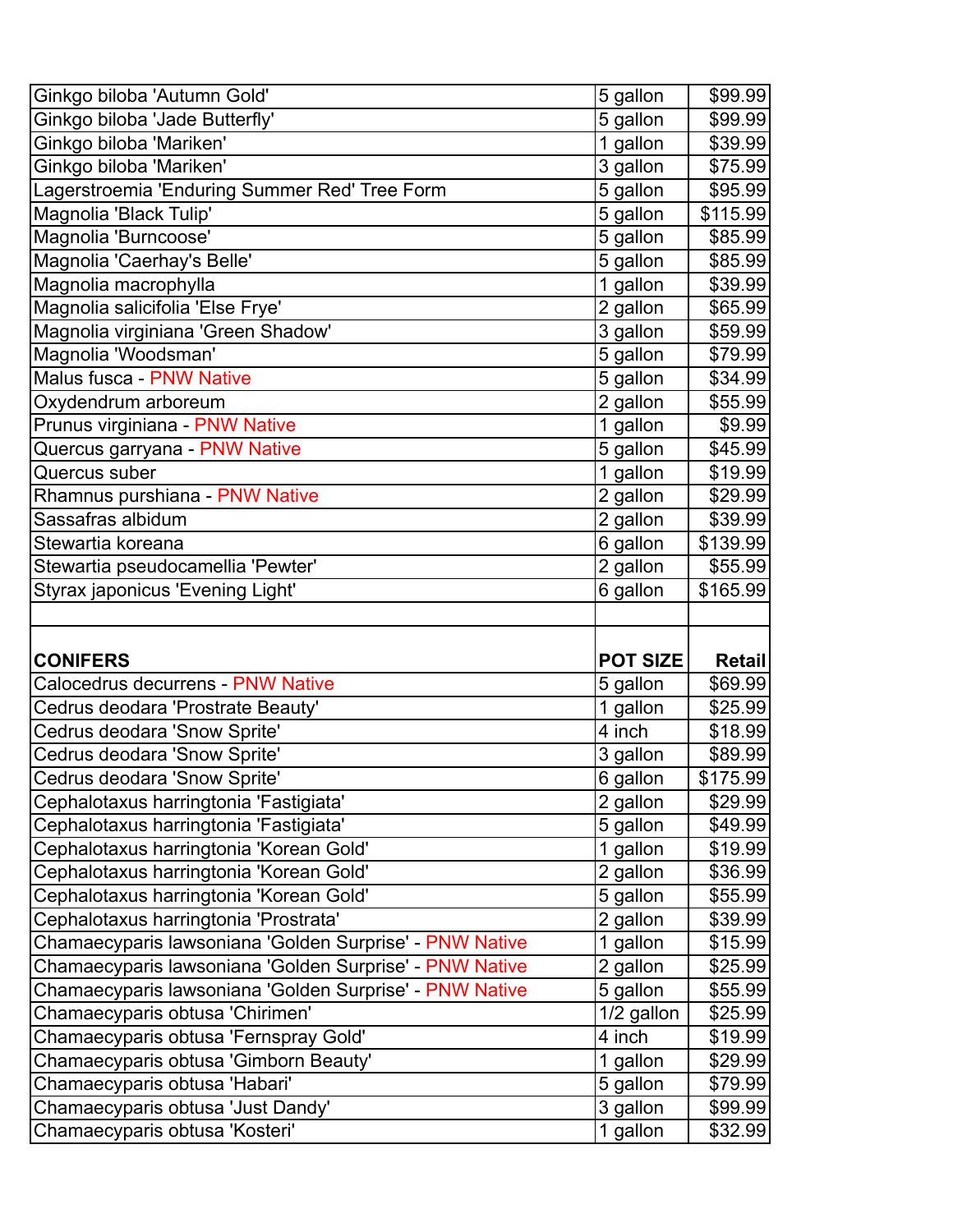| Chamaecyparis obtusa 'Nana Gracilis'       | 3 gallon  | \$79.99  |
|--------------------------------------------|-----------|----------|
| Chamaecyparis obtusa 'Nana Lutea'          | 4 inch    | \$16.99  |
| Chamaecyparis obtusa 'Nana Lutea'          | 1 gallon  | \$34.99  |
| Chamaecyparis obtusa 'Nana Lutea'          | 3 gallon  | \$59.99  |
| Chamaecyparis obtusa 'Sunlight Lace'       | 6 gallon  | \$155.99 |
| Chamaecyparis obtusa 'Sunny Swirl'         | 1 gallon  | \$34.99  |
| Chamaecyparis obtusa 'Verdoni'             | 1 gallon  | \$25.99  |
| Chamaecyparis pisifera 'Golden Charm'      | 2 gallon  | \$45.99  |
| Chamaecyparis pisifera 'Golden Mop'        | 4 inch    | \$16.99  |
| Chamaecyparis pisifera 'Golden Mop'        | 1 gallon  | \$17.99  |
| Chamaecyparis pisifera 'Golden Mop'        | 3 gallon  | \$36.99  |
| Cryptomeria japonica 'Black Dragon'        | 3 gallon  | \$55.99  |
| Cryptomeria japonica 'Black Dragon'        | 6 gallon  | \$99.99  |
| Cryptomeria japonica 'Elegans Aurea'       | 3 gallon  | \$59.99  |
| Cryptomeria japonica 'Golden Promise'      | 3 gallon  | \$62.99  |
| Cryptomeria japonica 'Gyokuryu'            | 3 gallon  | \$49.99  |
| Cryptomeria japonica 'Tansu'               | 3 gallon  | \$49.99  |
| Cryptomeria japonica 'Tansu'               | 7 gallon  | \$49.99  |
| Cupressocyparis leylandii 'Gold Rider'     | 1 gallon  | \$12.99  |
| Cupressocyparis leylandii 'Gold Rider'     | 7 gallon  | \$165.99 |
| Cupressus arizonica var. glabra 'Blue Ice' | 3 gallon  | \$49.99  |
| Cupressus glabra 'Sulphurea'               | 5 gallon  | \$55.99  |
| Cupressus glabra 'Sulphurea'               | 10 gallon | \$125.99 |
| Cupressus macrocarpa 'Wilma Goldcrest'     | 1 quart   | \$11.99  |
| Cupressus macrocarpa 'Wilma Goldcrest'     | 6 inch    | \$18.99  |
| Cupressus macrocarpa 'Wilma Goldcrest'     | 8 inch    | \$29.99  |
| Juniperus communis 'Gold Cone'             | 2 gallon  | \$24.99  |
| Juniperus communis 'Green Carpet'          | 1 gallon  | \$16.99  |
| Juniperus conferta 'All-Gold'              | 3 gallon  | \$49.99  |
| Juniperus squamata 'Blue Star'             | 1 gallon  | \$15.99  |
| Metasequoia glyptostroboides 'Miss Grace'  | 6 gallon  | \$155.99 |
| Microbiota decussata, Siberian Cypress     | 4 inch    | \$18.99  |
| Picea abies 'Jessy'                        | 1 gallon  | \$19.99  |
| Picea abies 'Little Gem'                   | 1 gallon  | \$18.99  |
| Pinus aristata 'Horstmann'                 | 1 gallon  | \$34.99  |
| Pinus densiflora 'Golden Ghost'            | 3 gallon  | \$99.99  |
| Pinus densiflora 'Golden Ghost'            | 6 gallon  | \$195.99 |
| Pinus flexilis 'Extra Blue'                | 6 gallon  | \$175.99 |
| Pinus longaeva 'Formal Form'               | 1 gallon  | \$55.99  |
| Pinus mugo 'Jakobsen'                      | 3 gallon  | \$69.99  |
| Pinus mugo 'Sherwood Compact'              | 3 gallon  | \$59.99  |
| Pinus mugo 'Sherwood Compact'              | 6 gallon  | \$125.99 |
| Pinus mugo 'Slowmound'                     | 1 gallon  | \$19.99  |
| Pinus nigra 'Helga'                        | 7 gallon  | \$85.99  |
| Pinus parviflora 'Bergman'                 | 3 gallon  | \$95.99  |